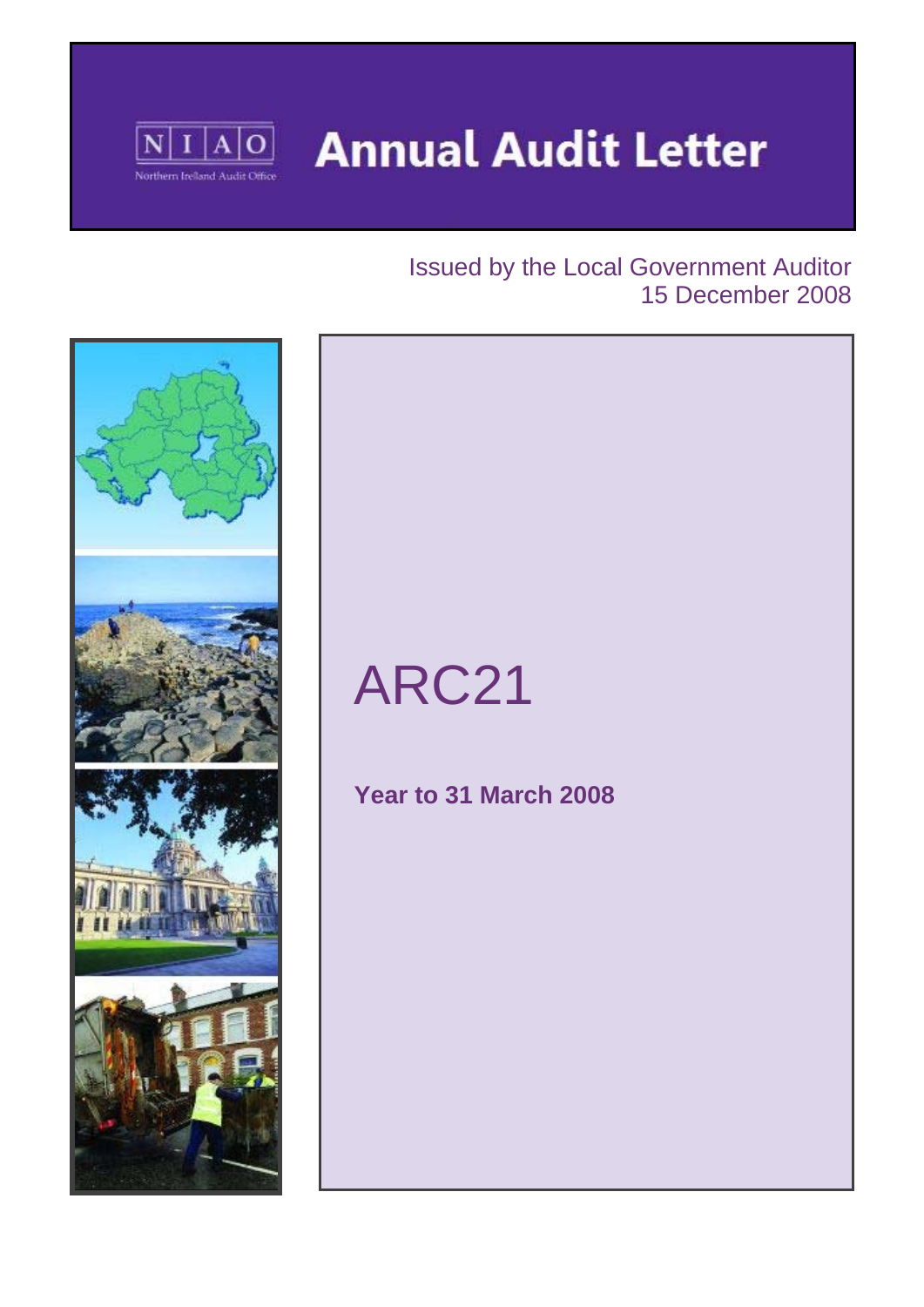## **Introduction**

The Department of the Environment may, with the consent of the Comptroller and Auditor General for Northern Ireland, designate persons who are members of the staff of the Northern Ireland Audit Office as local government auditors (Article 4(3) of the Local Government (Northern Ireland) Order 2005).

As an auditor independent of the audited body I seek to examine that the body has managed its affairs having regard to a combination of economy, efficiency and effectiveness and that public money is properly spent or in the case of income properly accounted for.

# **Status and Availability of this Annual Audit Letter**

This Annual Audit Letter is issued under Article 13 of the Local Government (Accounts and Audit) Regulations (Northern Ireland) 2006. The Regulations require the local government body to publish this Annual Audit Letter as soon as reasonably possible. The local government auditor will place a copy of his Annual Audit Letter on the NIAO website at www.niauditoffice.gov.uk .

The Audit Letter is addressed to members and prepared for the sole use of the audited body; no responsibility is taken by auditors to any member or officer in their individual capacity, or to any third party.

# **Contents**

- Audit of Accounts
- Joint Committee Performance
- Other Audit Work
- Looking Ahead
- Conclusion/ Availability of this letter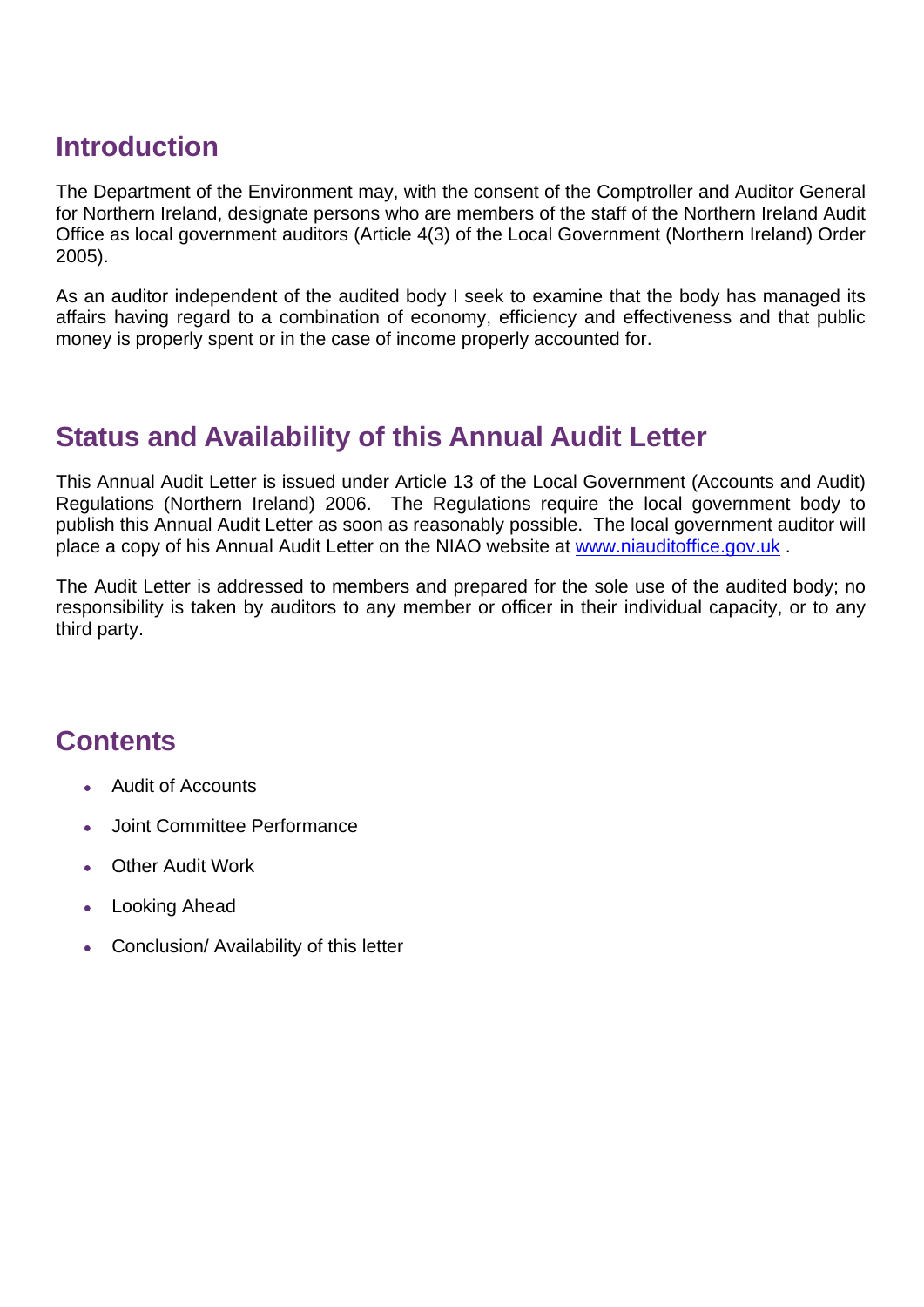# **Audit of Accounts**

**1** As your statutory appointed auditor I reported my audit opinion on the Statement of Accounts on 29<sup>th</sup> October 2008. I gave an unqualified opinion on your accounts.

#### *Matters arising from the final accounts audit*

- **2** The published accounts are an essential means by which the Joint Committee reports its stewardship of the public funds at its disposal and its financial performance in the use of those resources. The Joint Committee's annual accounts were signed by the Chief Financial Officer on  $26<sup>th</sup>$  June 2008. Members of the Joint Committee approved the accounts on  $26<sup>th</sup>$  June 2008 which was within statutory guidelines. Following adjustments from the audit the accounts were authorised for issue by the Chief Financial Officer on 28<sup>th</sup> October 2008.
- **3** A number of narrative and financial adjustments were made as a result of audit findings during our audit.

#### *Financial standing*

- **4** The financial statements reflect expansion of Arc21 activities. Turnover has more than doubled from £10m in 2006-07 to £23.5m in 2007-08. My understanding is that this expansion will continue into next year.
- **5** On the basis of the 2007/08 activities a surplus of £23,000 was generated.
- **6** There are three significant balances as at 31 March 2008
	- Debtors £4m (£1.5m 2006-07)
	- Cash and Bank £2.2m (£2.4m 2006-07)
	- Creditors £5.7m (£3.4m 2006-07)
- **7** Although I appreciate that the rate of expansion in Arc21 activities means that financial planning is difficult, I would like to see the creditors and cash and bank balances reduced. I referred to this point in last years annual audit letter but note that although the creditors balance has increased this is in line with the expansion of Arc21 activities – in effect the position is unchanged. The increase in the debtors balance has out stripped the expansion in Arc21 activities and in my view the proportion of both this and the creditors balance, in relation to in-year activity, should be reduced.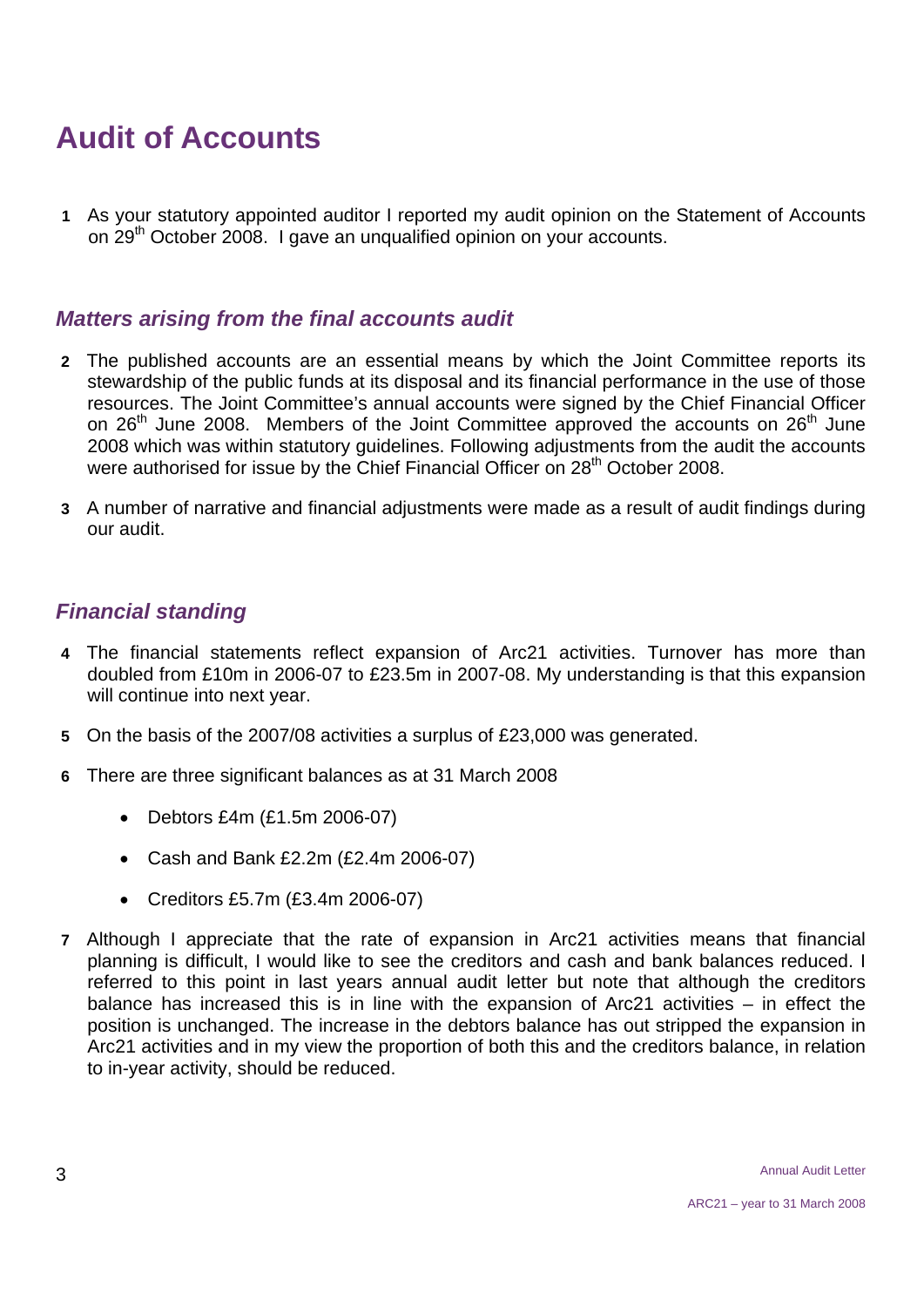**8** In response to our concerns over the format of the financial statements and the lack of adequate disclosure for the scale of Arc21's activities in 2006/07 the Department of Environment issued a revised accounts direction which was applicable for the 2007-08 financial year. The disclosures as represented in the current financial statements now reflect those made by Councils. They are now consistent with the accounting requirement framework established for all local government bodies.

#### *Income and Expenditure and General Reserve balances*

- **9** The overall financial position remains stable. The Joint Committee increased by £23,000 the General Reserves in 2007/08, leaving the General Reserve balance at £565,000 as at March 2008.
- **10** I have dealt with one specific point on Arc21 expenditure in more detail below (paras 26 to 28).

#### *Capital Programme*

**11** The Joint Committee has Fixed Assets totalling £7,100 with loans outstanding of £nil. The Statement of Accounts reports a capital programme totalling £80,000 in the course of or planned for delivery. I understand that the Joint Committee plans to fund this programme via revenue contributions.

#### *Annual Governance Statement*

- **12** The Local Government (Accounts and Audit) (Amendment) Regulations (Northern Ireland) 2006 and DOE Circular No: LG/04/08 required Local Government Bodies to conduct a review at least once in a financial year of the effectiveness of its governance framework (including its system of internal control) and then approve an Annual Governance Statement.
- **13** The Chief Executive on behalf of the Joint Committee approved the Annual Governance Statement. My opinion on the accounts includes the Annual Governance Statement. I am required to report if the Governance Statement is inconsistent with the guidance provided by DOE or if disclosures in the Statement are inconsistent with my understanding of the Local Government Body. I noted no Governance Statement matters in my report but paras 19 to 23 of this Audit Letter includes matters I considered.

#### *Internal Audit*

**14** The Local Government (Accounts and Audit) (Amendment) Regulations (NI) 2006 also required Local Government Bodies to maintain an adequate and effective system of internal audit and to conduct a review at least once in a financial year of the effectiveness of its system of internal audit. The Joint Committee has contracted out its internal audit service to AGRS from Belfast City Council. As in 2006/07 Arc21 used AGRS to support specific contracts and not Arc21 activities as a whole.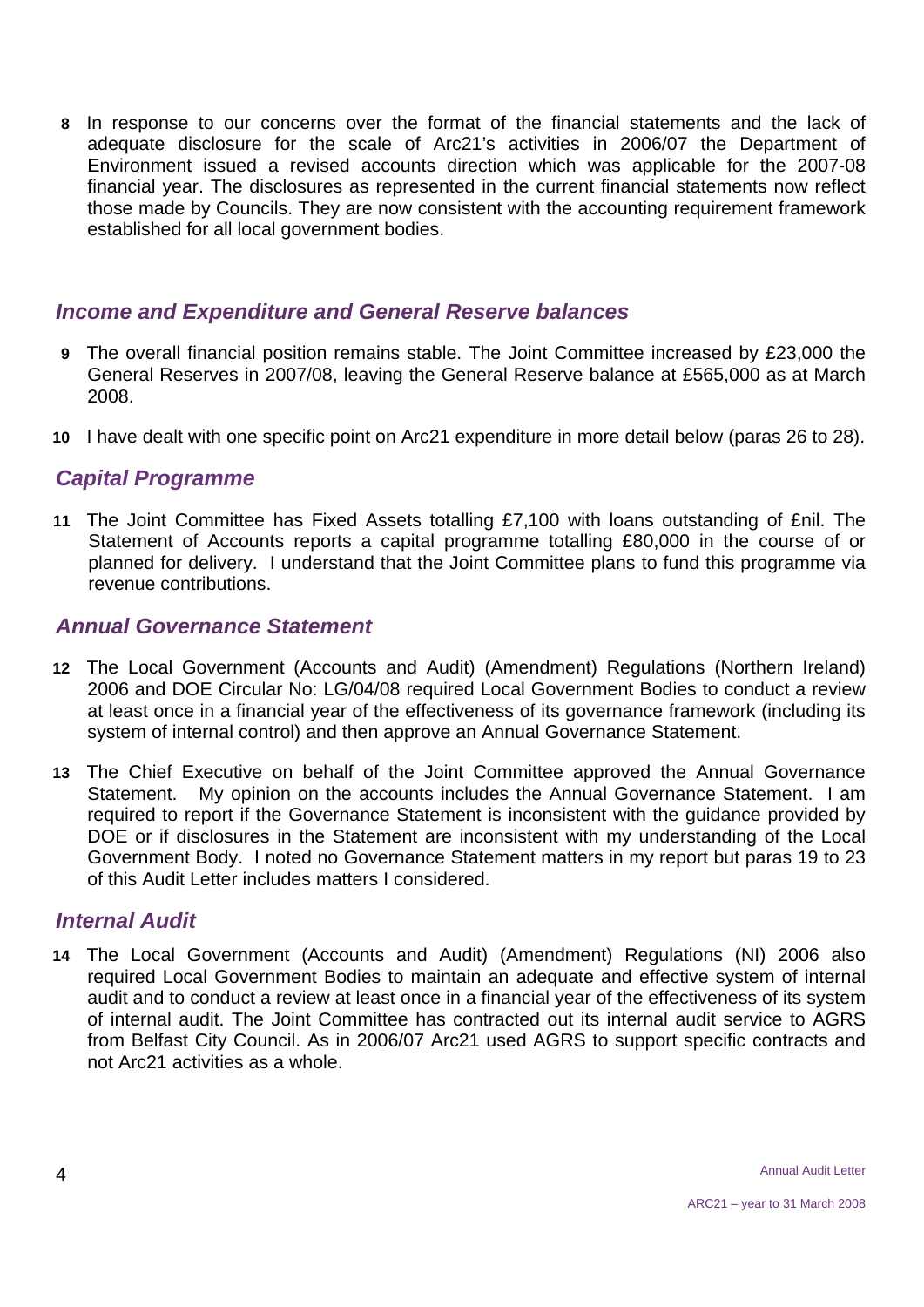- **15** My Management Letter to the Chief Executive, as was the case in 2006/07, notes that internal audit coverage did not extend to all Arc21 activities. Consequently Arc21 did not fully comply with this Corporate Governance requirement introduced with effect from 2007/08. This point was, however, appropriately noted in the Governance Statement included with the financial statements.
- **16** Although not a requirement, the majority of Northern Ireland Local Government Bodies have established Audit Committees to provide a focus for the oversight of their additional corporate governance responsibilities. I noted in last years Annual Audit letter that Arc21 had approved the establishment of an Audit Committee in December 2007. The Audit Committee had its inaugural meeting in May 2008. At this meeting the Audit Committee gave approval to the extension of the internal audit service to cover all aspects of the organisation via a three year strategic plan of audits.

#### *Transition to International Financial Reporting Standards (IFRS)*

**17** In central government, International Financial Reporting Standards (IFRS) applies to 2009/10 accounts. The Central Government 2008/2009 accounts will be prepared on a normal Financial Reporting Standard basis in June 2009 then again on a shadow IFRS basis in September 2009 which audit will check before the end of December 2009.

For Local Government -the Chartered Institute of Public Finance Accountancy (CIPFA) website outlines the latest position regarding the development of the "IFRS - based Code of Practice on Local Authority Accounting which will apply to local authority accounts from 1 April 2010". Local Government Bodies will need to start considering the implications of the transition to IFRSs.

### *Joint Committee Performance*

#### *Scope of my audit*

**18** My audit is conducted in accordance with a Code of Audit Practice (the Code) issued by the Chief Local Government Auditor. The Code prescribes the standards, procedures and techniques which comprise a local government audit. The Code notes that due to the special accountabilities attached to public money and the conduct of public business:

 *"the scope of auditors' work is extended to cover not only the audit of financial statements but also aspects of corporate governance and arrangements to secure the economic, efficient and effective use of resources."* 

**19** Throughout the public sector the economic, efficient and effective use of resources is known as Value for Money (VFM). More particularly in the context of the Local Government (Best Value) Act (Northern Ireland) 2002 "a council shall make arrangements for continuous improvement in the way in which its functions are exercised, having regard to a combination of economy efficiency and effectiveness". Part of the way Councils monitors this is by benchmarking aspects of its financial data against other Councils and this information is also provided to the Department of the Environment.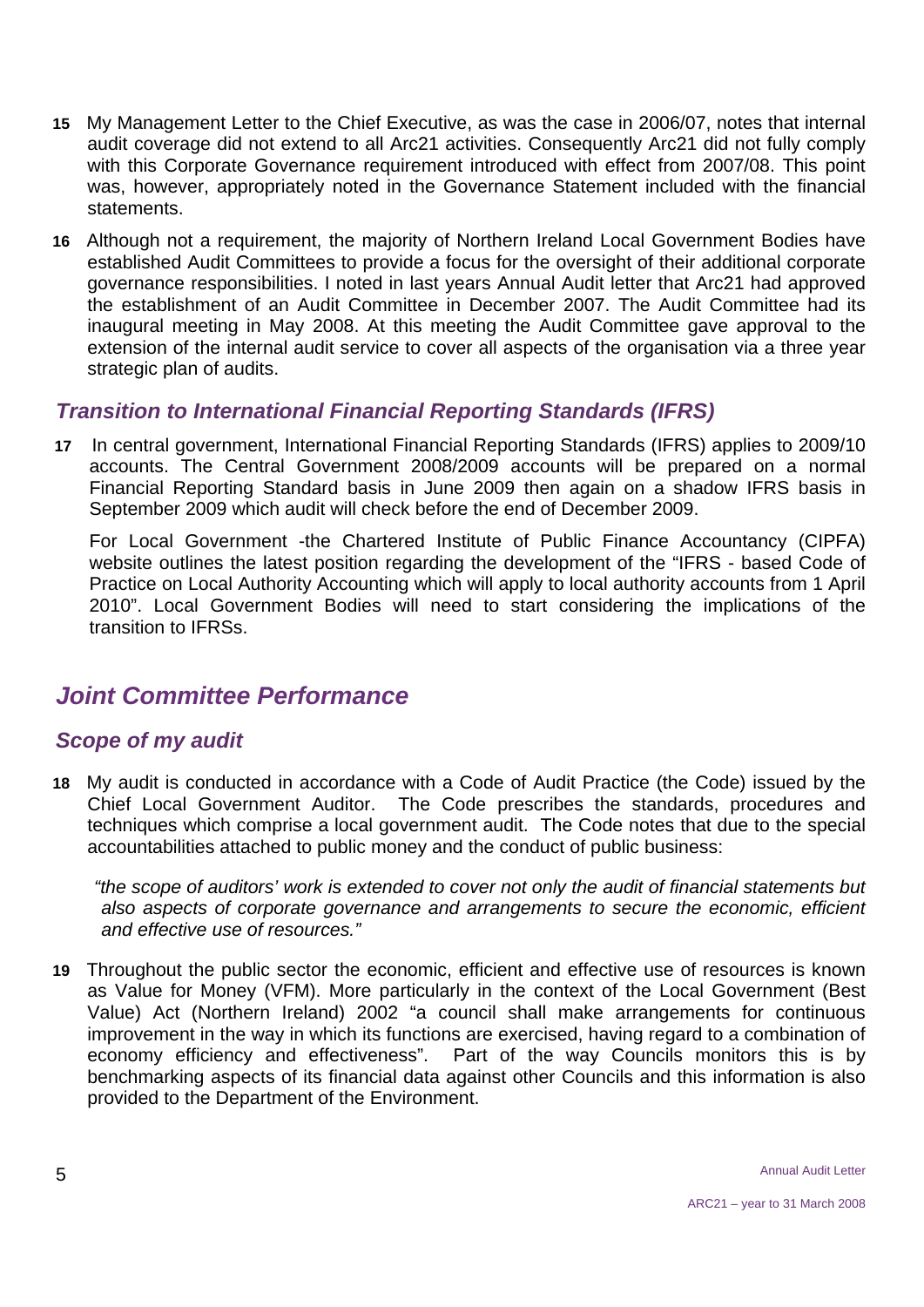- **20** A review of the Joint Committee's corporate governance and VFM arrangements for 2007-08 was carried out separately from the audit of the accounts. The finding from the review was included in my audit file and a summary report, prepared for me, was copied to the Chief Executive. I used this information, together with information obtained during the course of the audit of the accounts, to examine the Governance Statement.
- **21** The Joint Committee noted the following in its Governance Statement as significant governance issues
	- The lack of a risk register for the majority of the financial year. The register along with risk action plans were not developed until January 2008 which was in breach of the statutory requirement that these should be in place as of 1April 2007;
	- A system of assurance reporting by Directors within Arc21 was implemented in March 2008 and these signed assurance statements form part of the evidence to enable the sign off of the governance statement by the Accounting Officer, the Chief Executive;
	- Whilst the Arc21 Joint Committee agreed to put in place an Audit Committee in December 2007 they did not have their inaugural meeting until May 2008; and
	- The Internal Audit Service in 2007-08 did not cover all aspects of Arc21's activities.
- **22** We note the above Governance issues and the steps being taken by the Joint Committee to address the weaknesses noted. We did not identify any other significant governance issues aside from one as a result of our audit.
	- Lack of segregation of duties within the finance function at Arc21.
- **23** I noted the following additional issues from the corporate governance and VFM arrangements review:
	- Arc21 should prepare a suitable documented business continuity plan and test its implementation. Backup procedures should also be documented;
	- The policy on acceptance of gifts and hospitality is not reflective of current best practice. The Hospitality register should be updated to accommodate the decision to take or reject the gift or hospitality offered; and
	- The current whistleblowing policy does not make reference to the Local Government Auditor as a point of external contact.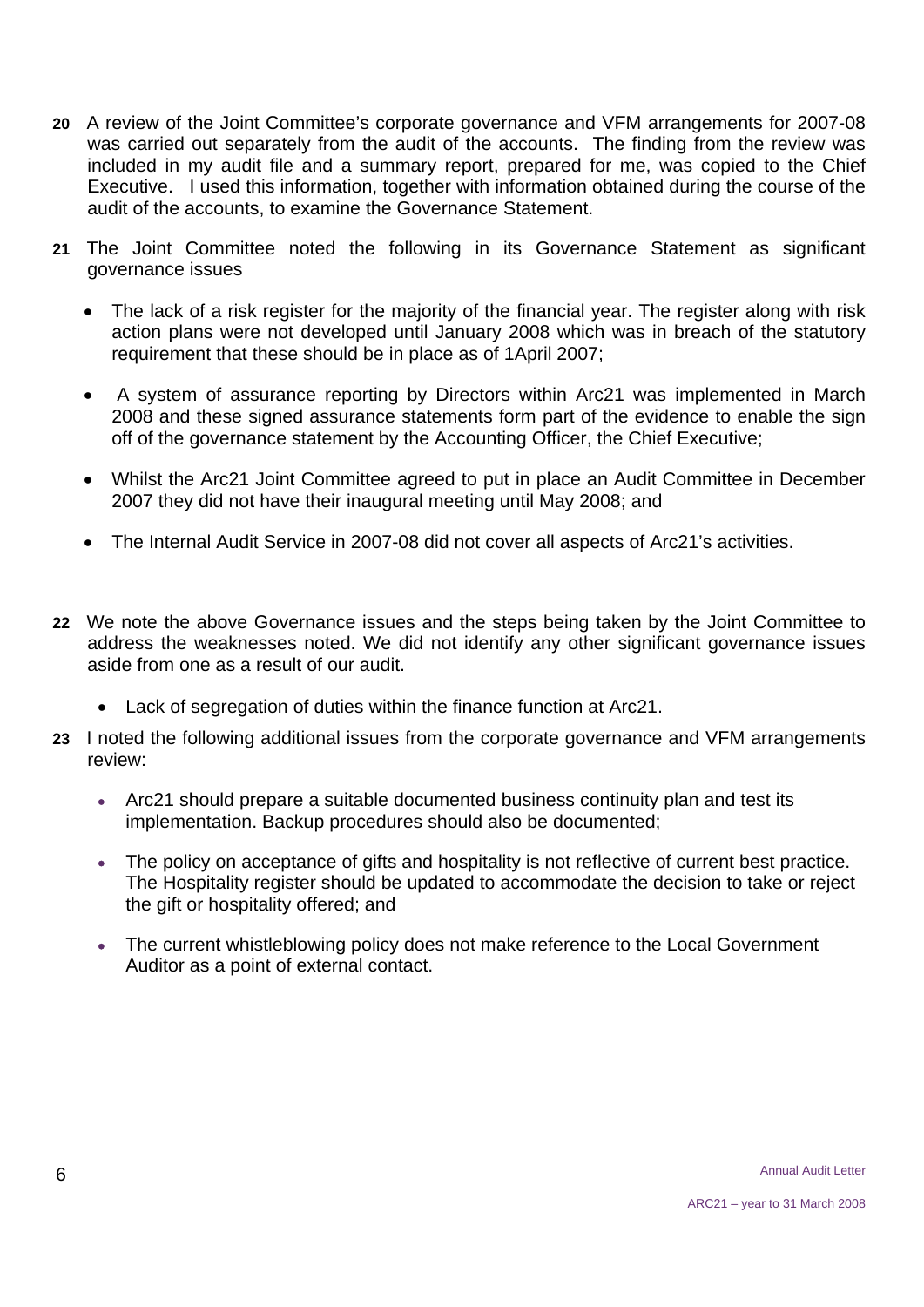# **Other Audit Work**

#### **Joint Committee**

- **24** The Arc21 Joint Committee is a partnership of eleven councils established to collaborate in implementing the Waste Management Plan to develop an integrated network of regional waste management facilities which would be cost effective to the public. Total expenditure by the Committee for the year was £23.5 million and the Committee's Accounts identify longer term capital expenditure in the region of £300 million.
- **25** The Joint Committee accounts for its funding by the provision of a statement of accounts which is prepared under the Local Government (Northern Ireland) Order 2005 and subject to statutory audit by a local government auditor.

#### **Other Matters**

- **26** The Arc21 Joint Committee was set up in July 2003 with an initial membership of 22 Councillors, 2 from each of the 11 Councils. Under the terms of Agreement a quorum of the Joint Committee requires at least 10 members to be present, with at least 6 of the participant Councils represented. It is our understanding that on certain occasions Arc21 encountered problems in getting a quorum and, although meetings were not cancelled, they were unable to approve important decisions. Arc21 sought legal advice which recommended the appointment of substitute members which was approved by the Joint Committee on 29<sup>th</sup> May 2008. This resulted in a further 16 members being appointed. In addition there are 16 officers, one from each of the Councils, the Chief Executive of Arc21, a further 3 Directors from Arc21 and a secretary who attend the Committee. It is only members who have Voting rights on the Joint Committee, restricted to two votes per Participating Council. Whilst the above has solved the problem of numbers for meetings it has led to another, the logistical problem of identifying places to hold meetings with the facilities necessary to cater for such a large Committee. The large numbers involved in the Committee are contrary to accepted governance practice of smaller more manageable governance structures. I recommend Arc21 examines the possibility of streamlining the current structure.
- **27** I note that Arc21 provides participant Councils with monthly Steering Group reports and Joint Committee reports. I recommend key reports are published on the Arc21 website on a regular basis. However, I would also recommend that Arc21 prepare an Annual report which should be published and which could be presented directly to Councils. This report should cover such matters as strategic planning, progress against plans and performance information. Good communication is key, if the participating Councils are to derive the full efficiency benefits of working together as a Joint Committee.